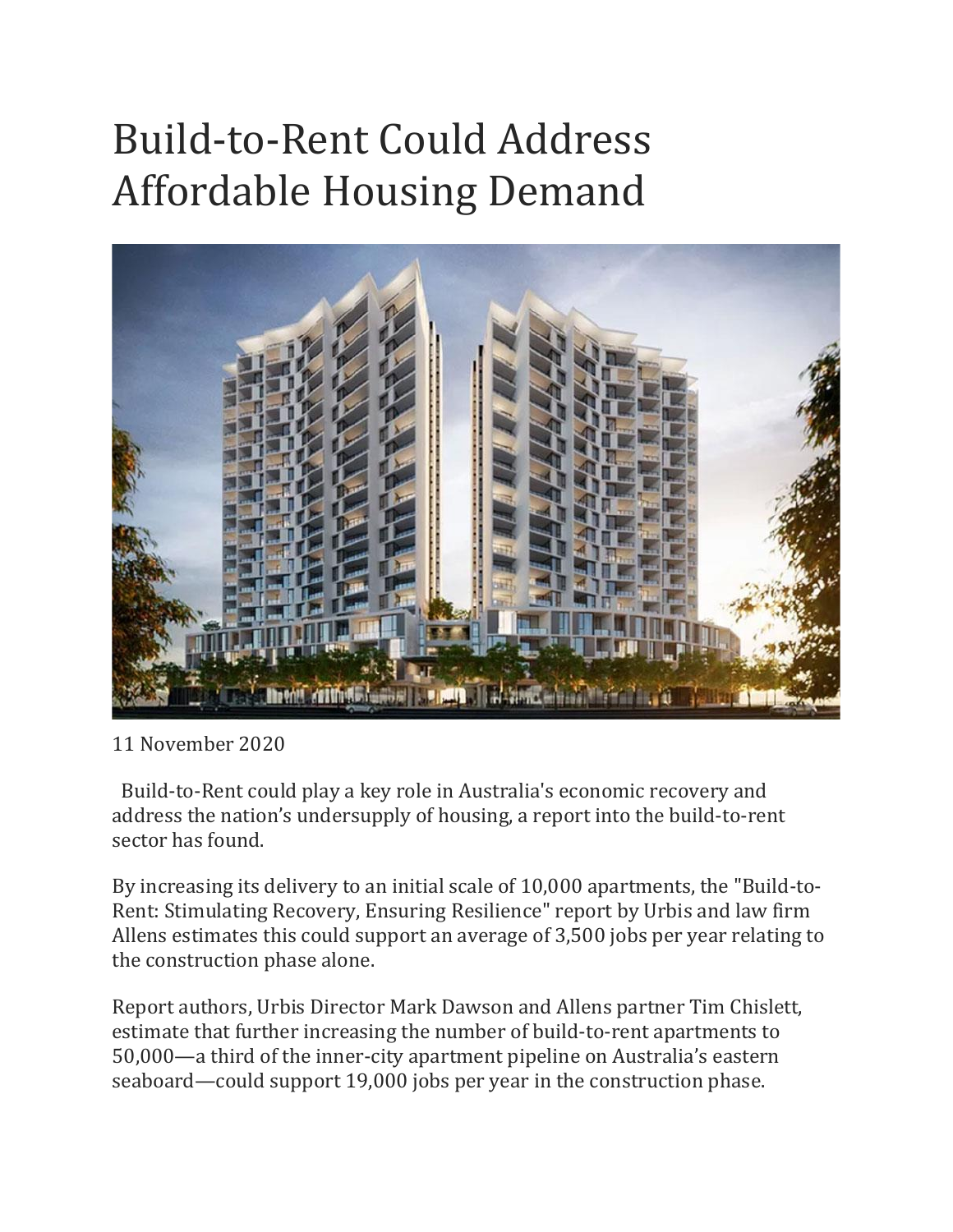Dawson said the emerging asset class is the "quickest solution to increase housing choice and capacity at scale".

"Despite current reduced migration rates, Australia still has a considerable housing demand gap that needs to be plugged.

"Build-to-rent provides an opportunity to increase supply, improve housing options and ensure Australia remains a liveable and resilient country," Dawson said.

Despite its success in international markets, the reality of build-to-rent operating in Australia has long been seen as murky, with the availability of land, financial viability due to taxation issues impacting the sector's progress.

Residential construction contributes 750,000 jobs and 7.5 per cent of total growth in the nation's economy. While 414,000 rental dwellings would be needed by 2030, the report notes.

Unlike commercial, industrial or traditional build-to-sell developments, Chislett said build-to-rent developments don't require pre-sales or pre-leasing for project viability, reducing construction time frames.

"If policy settings allow, build-to-rent development will get cranes in the sky more quickly than any other asset class, promoting economic recovery from Covid-19 while addressing Australia's ongoing housing crisis."

In August, the New South Wales government announced a 50 per cent land tax discount on the construction of purpose-built rental apartments, to be managed under single ownership with a requirement of more than 50 units.

Around the grounds, Frasers Property Australia and Mirvac last month secured an agreement to develop the first two affordable housing projects in Brisbane under the Queensland government's Build-To-Rent program.

Construction is tipped to start next year following the finalisation of designs for the two projects at 210 Brunswick Street Fortitude Valley and Mirvac at 60 Skyring Terrace in Newstead (lead image).

The ASX-listed Mirvac also has three build-to-rent projects across Sydney and Melbourne.